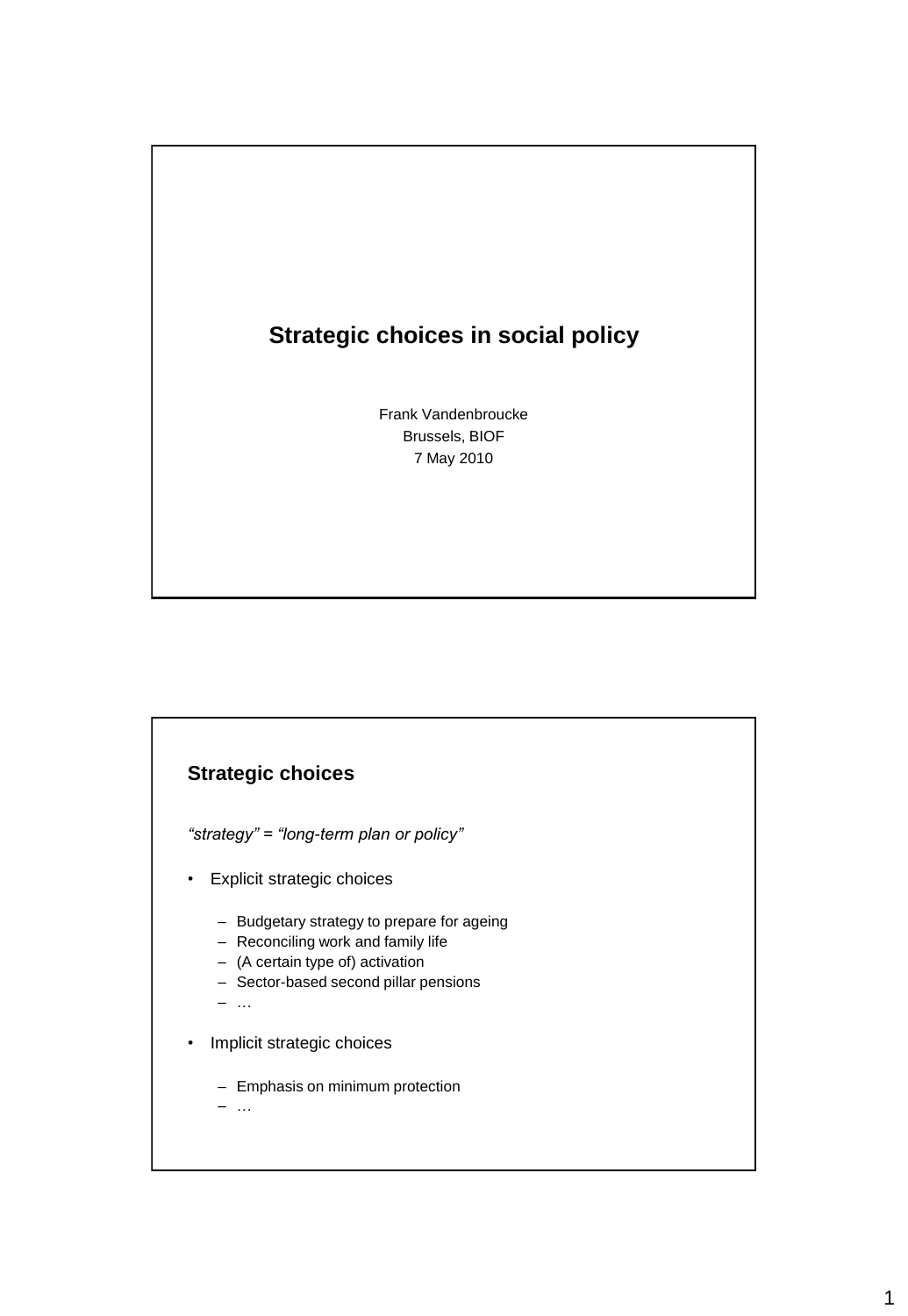

- 1. Two strategic choices that shape our current situation
	- An explicit choice: a budgetary strategy to cope with ageing
	- An implicit choice: emphasis on minimum income protection
- 2. Did we (strategically) pursue "the new welfare state"?
- 3. Outcomes: which litmus test for success?
- 4. Strategic choices to be made

#### **Structure of the presentation**

- 1. Two strategic choices that shape our current situation
	- An explicit choice: a budgetary strategy to cope with ageing
	- An implicit choice: emphasis on minimum income protection
- 2. Did we (strategically) pursue "the new welfare state"?
- 3. Outcomes: which litmus test for success?
- 4. Strategic choices to be made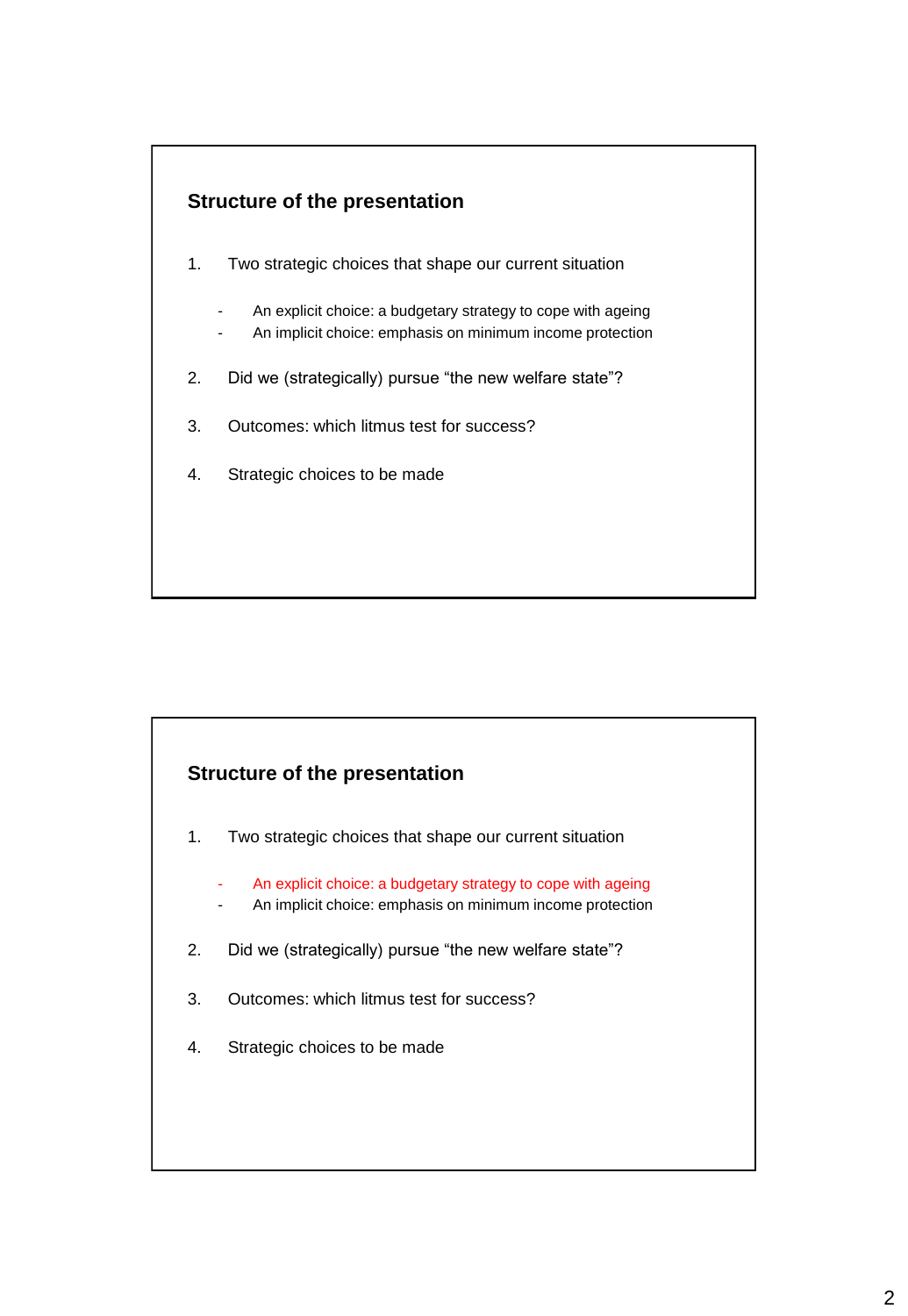# **The budgetary strategy: turning vice into virtue**

|           |         | Budgetary objectives ("NFS"), distribution per Entity |         |         |         |         |
|-----------|---------|-------------------------------------------------------|---------|---------|---------|---------|
|           | 2010    | 2011                                                  | 2012    | 2013    | 2014    | 2015    |
| Total     | $-5,1%$ | $-4.1%$                                               | $-3.0%$ | $-2.0%$ | $-1,0%$ | $0.0\%$ |
| Entity I  | $-4,1%$ | $-3,3%$                                               | $-2,6%$ | $-2,1%$ | $-1,6%$ | $-1,0%$ |
| Entity II | $-1,0%$ | $-0.8%$                                               | $-0.4%$ | 0.1%    | 0.6%    | 1,0%    |
| + G&G     | $-0.6%$ | $-0.5%$                                               | $-0.2%$ | 0.2%    | 0.6%    | 0,9%    |
| + LO      | $-0.4%$ | $-0.3%$                                               | $-0.3%$ | $-0.1%$ | $0.0\%$ | 0.1%    |

Current budgetary objectives, as formulated by the HRF

Entity I = Federal Government and (federal) Social Security

Entity II = Regional and Community Govt. (G&G) and Local Govt. (LO)

|           | Experiences of budgetary turn-about in the past |
|-----------|-------------------------------------------------|
|           | Primary balance                                 |
| 1981-1986 | $+8,0%$                                         |
| 1983-1988 | $+7,5%$                                         |
| 1982-1987 | $+5,3%$                                         |
| 1984-1989 | $+4,7%$                                         |
| 1985-1990 | $+4,6%$                                         |
| 1986-1991 | $+3,14%$                                        |
| 1993-1998 | $+3,09%$                                        |
| 1992-1997 | $+2,7%$                                         |
| 1996-2001 | $+2,4%$                                         |
| 1995-2000 | $+2,2%$                                         |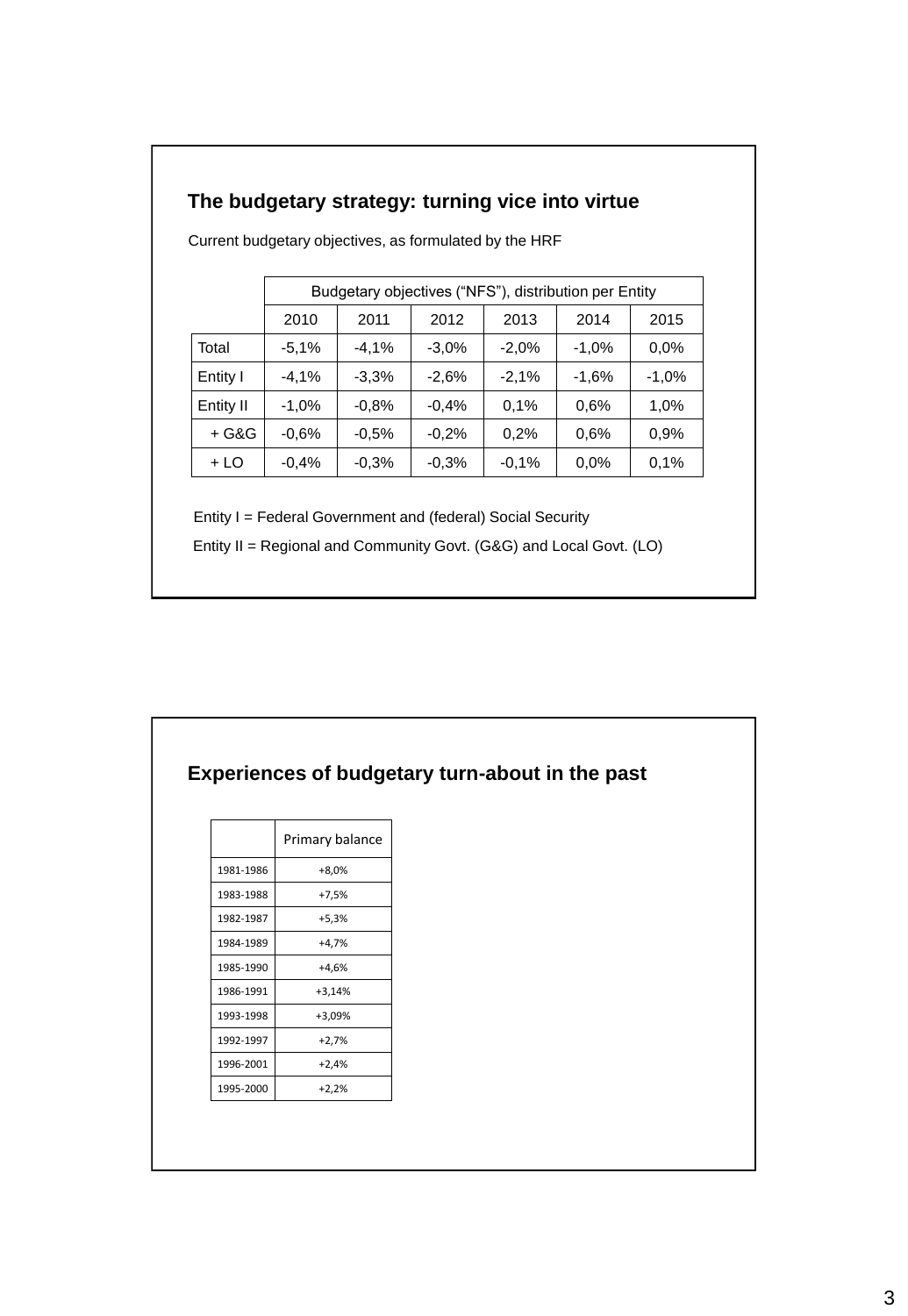

# **Limits of the budgetary strategy** • An unprecedented budgetary turn-about • A fundamental institutional recalibration • All net budgetary margins for the next 50 years = pensions & healthcare ("cost of ageing)  $\Rightarrow$  80% of the "cost of ageing" is absorbable … *"heroic" in terms of budgetary effort, institutional deal, … "bleak" in terms of societal dynamism?*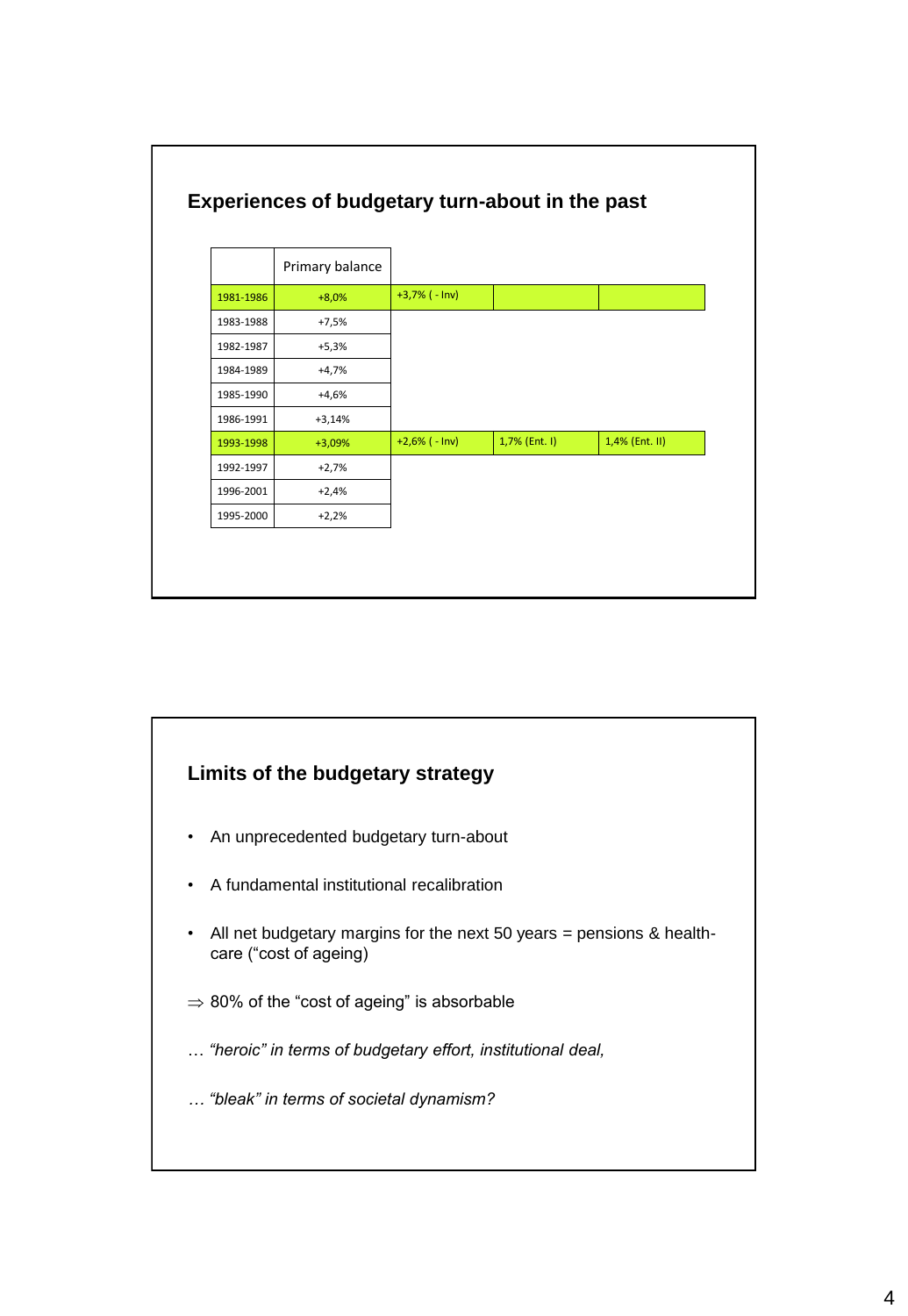

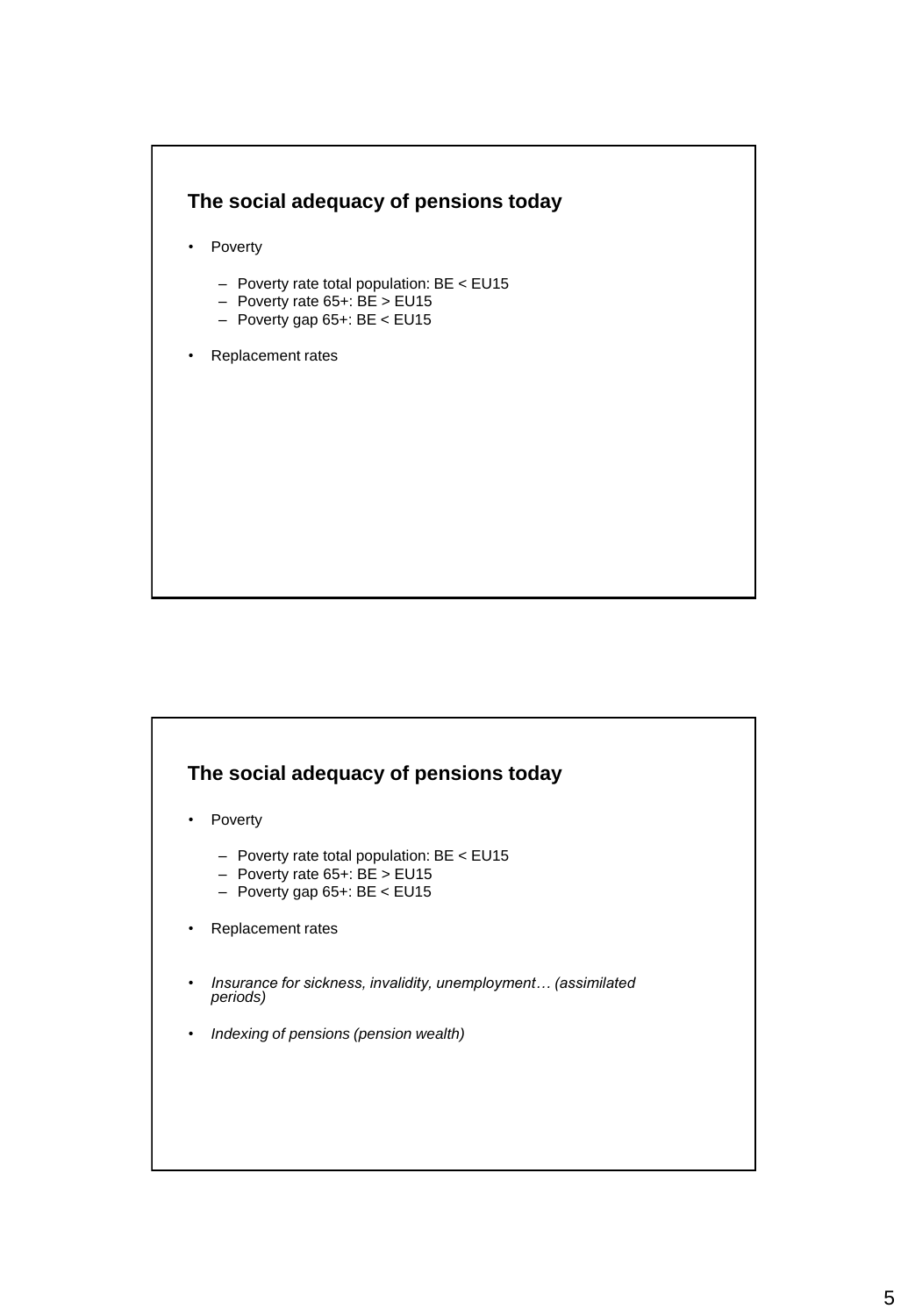|             |         | Gross (net) pension replacement<br>rates by earnings<br>(individual earnings, multiple of<br>average) |         |         |
|-------------|---------|-------------------------------------------------------------------------------------------------------|---------|---------|
|             | 0,5     |                                                                                                       | 1,5     | 2       |
| <b>OECD</b> | 72,2    | 59,0                                                                                                  | 54,3    | 50      |
|             | (82, 4) | (70,3)                                                                                                | (65, 5) | (60, 8) |
| Belgium     | 58,1    | 42,0                                                                                                  | 32,5    | 24,3    |
|             | (78,7)  | (63,7)                                                                                                | (51,7)  | (41,2)  |



## **The OECD on (prospective) replacement rates**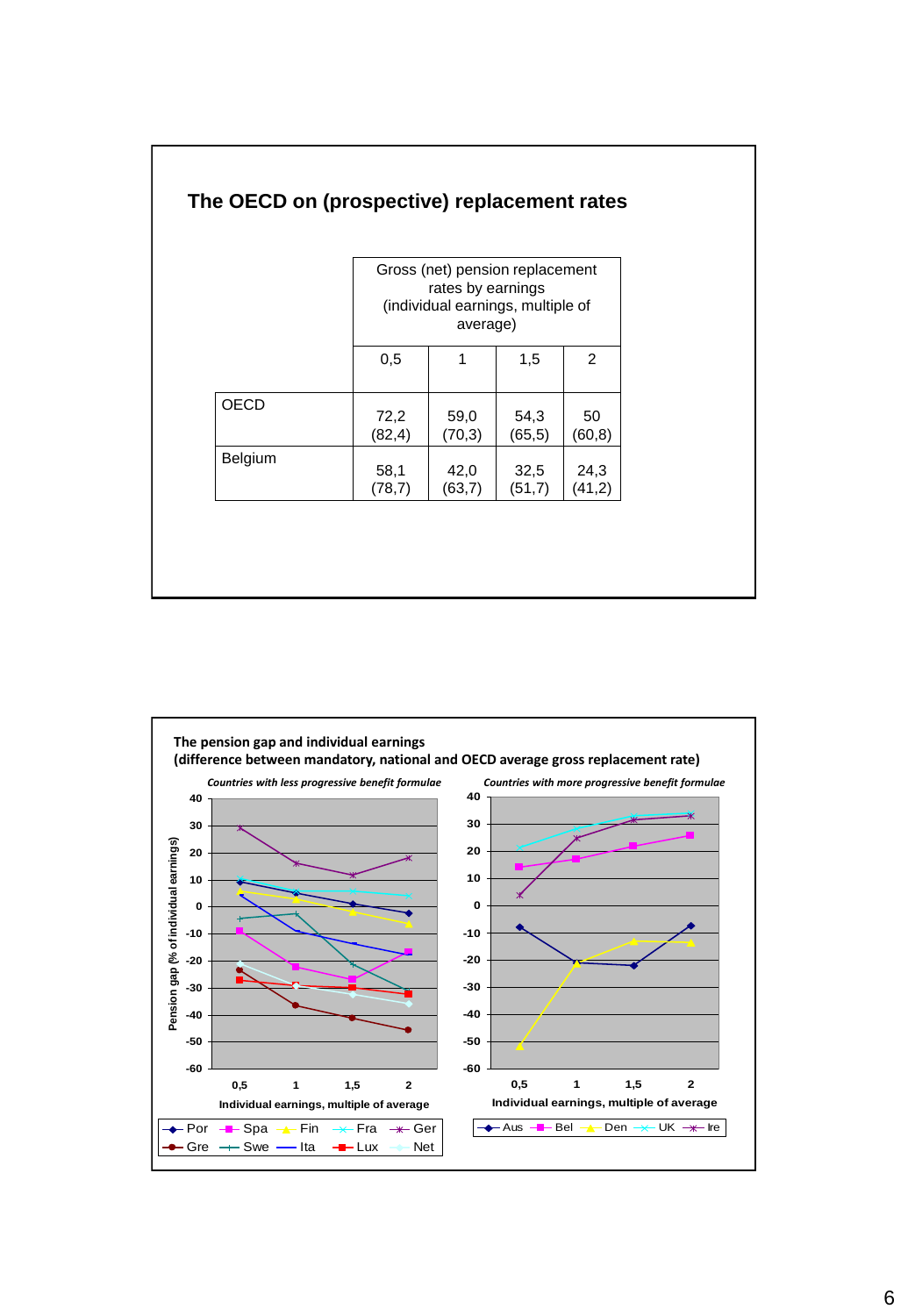## **Current Belgian replacement rates (generation 2008)**

RVP sample salaried workers with career > 25 years gross individual pension

- Viz-à-viz average earnings over career: 64%
	- career 25-29 years: 47%
	- career 45 years: 67%
- Viz-à-viz earnings last 5 years: 51%
	- $-$  career 25-29 years: 41%
	- career 45 years: 52%
- *? Single-income => dual income pension households*
- *! Second pillar: Matthew…*

#### **The projected social adequacy of pensions**

Forecast by the Belgian Planning Office:

- Significant decrease of poverty among the elderly (2030)
- Further erosion of pension replacement rates for men, improvement then erosion for women

*Should/can we improve upon this (simulated) scenario?*

*Is the legitimacy of our pension system in danger?*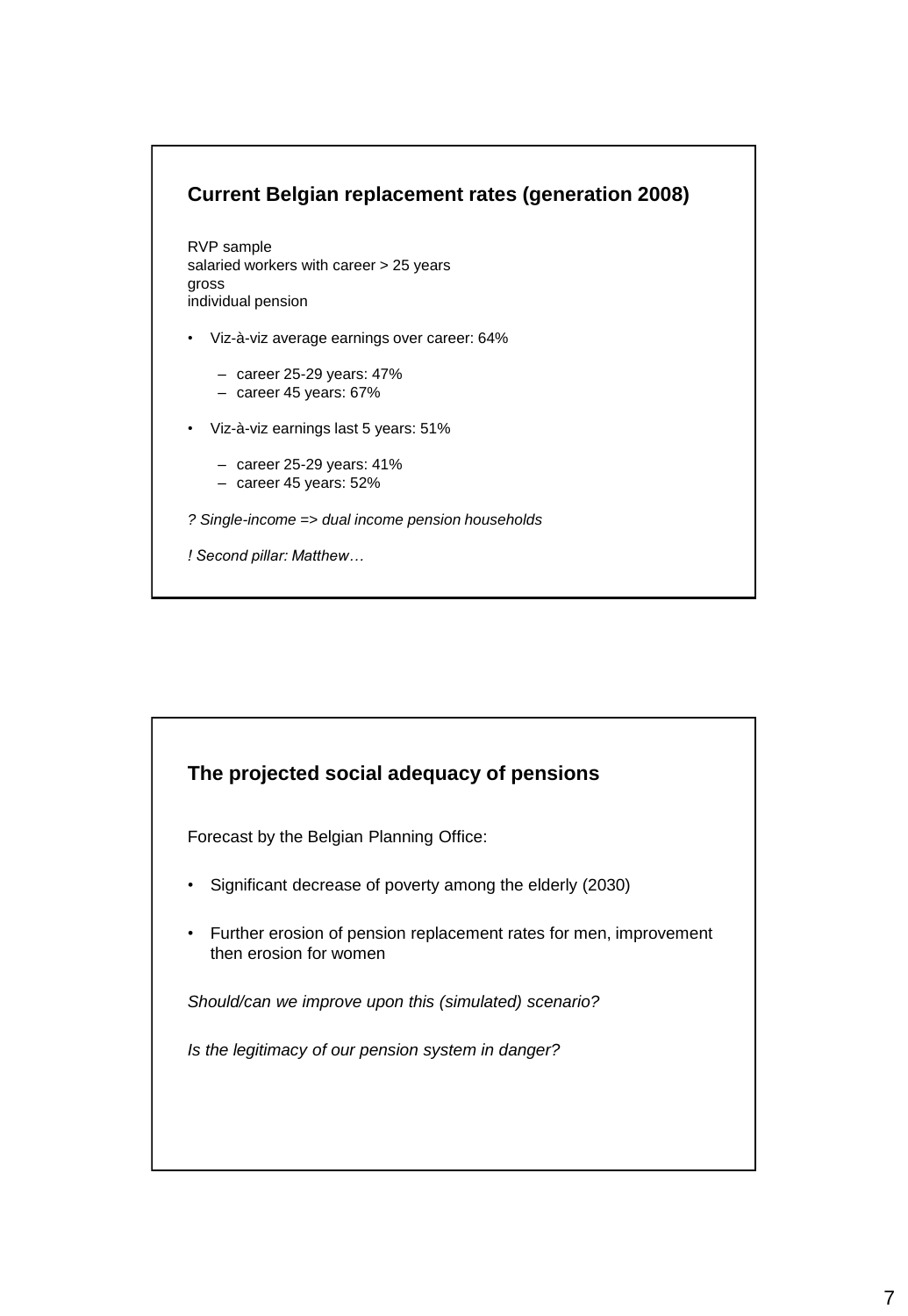



- 1. Two strategic choices that shape our current situation
	- An explicit choice: a budgetary strategy to cope with ageing
	- An implicit choice: emphasis on minimum income protection
- 2. Did we (strategically) pursue "the new welfare state"?
- 3. Outcomes: which litmus test for success?
- 4. Strategic choices to be made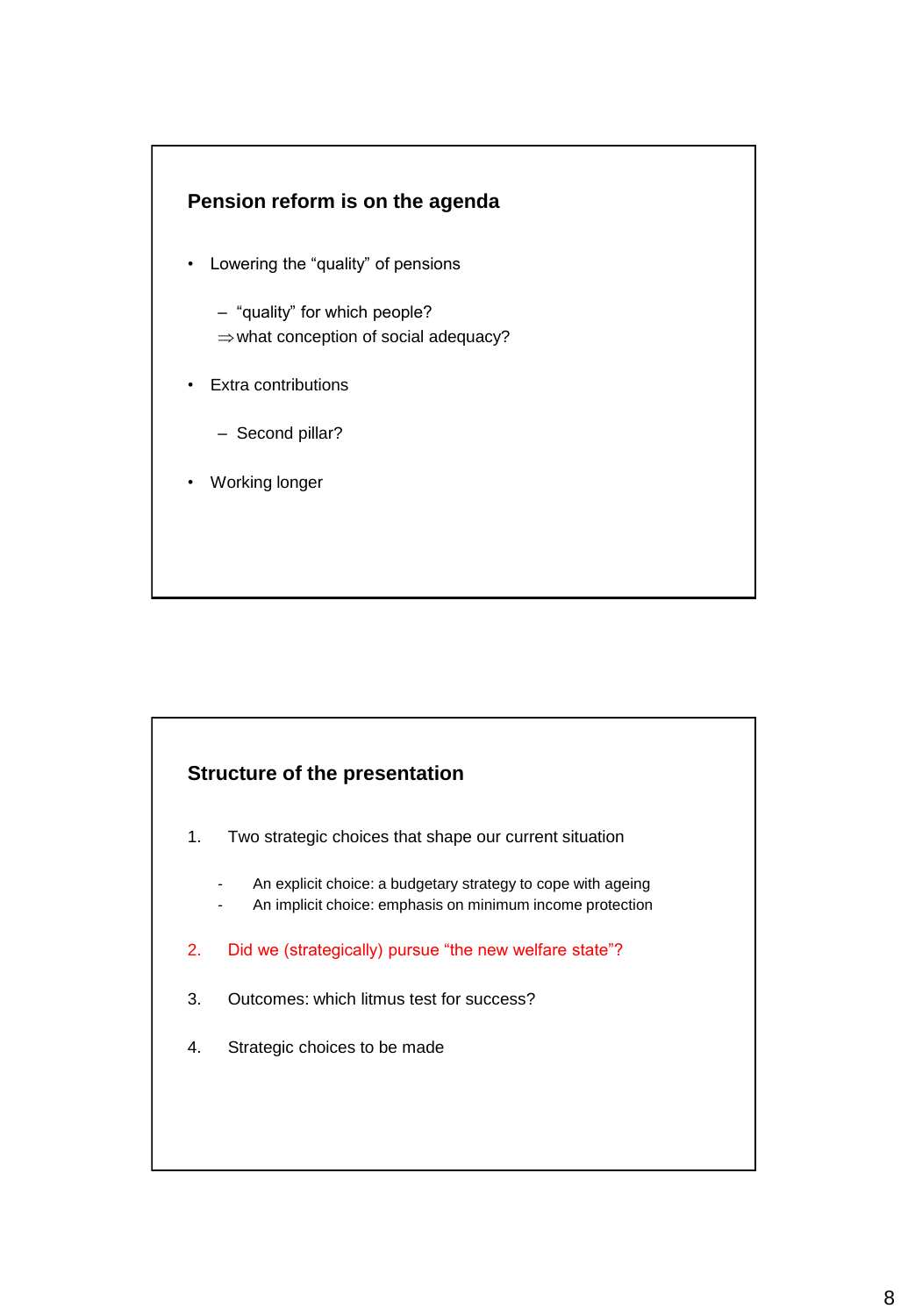

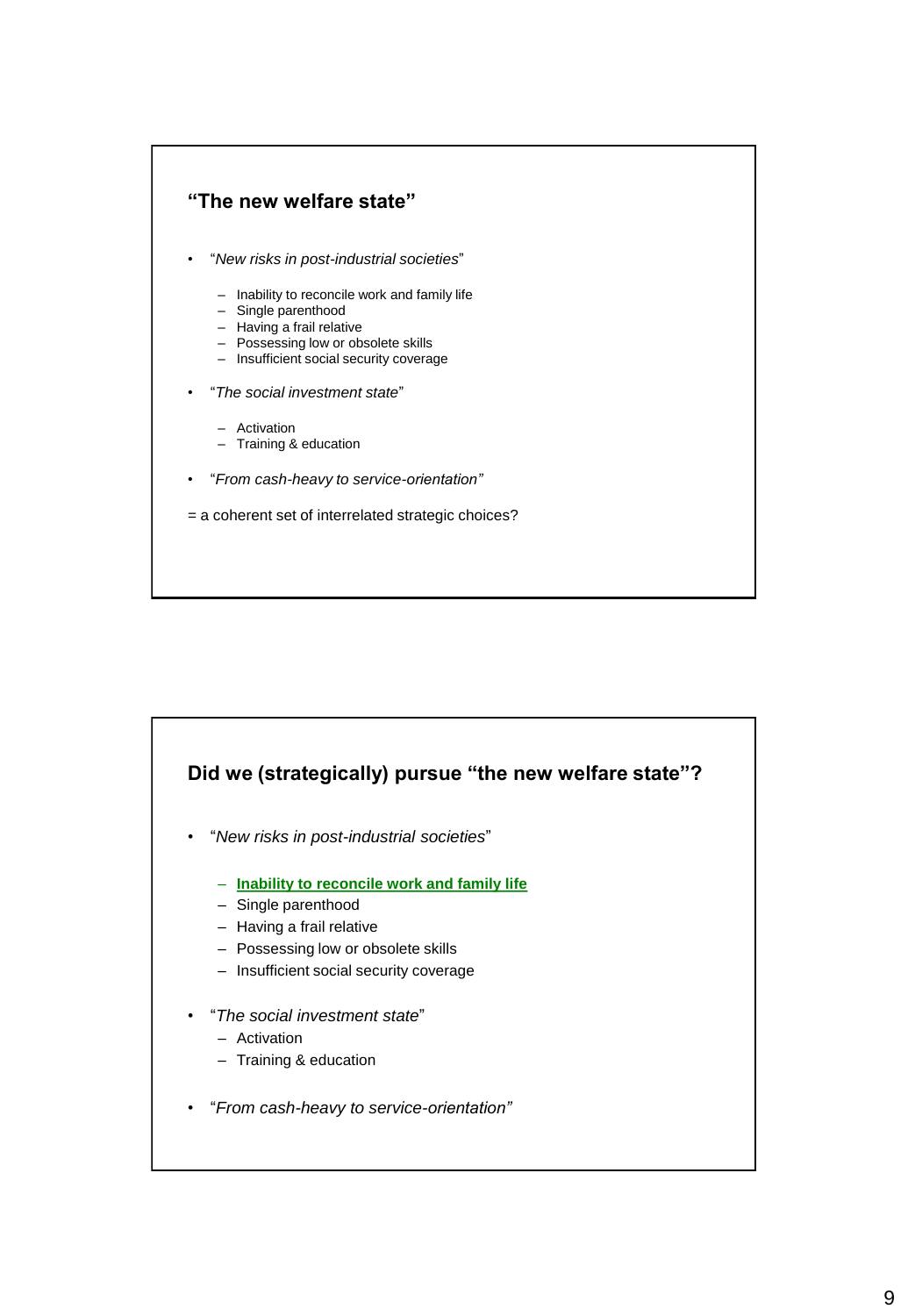

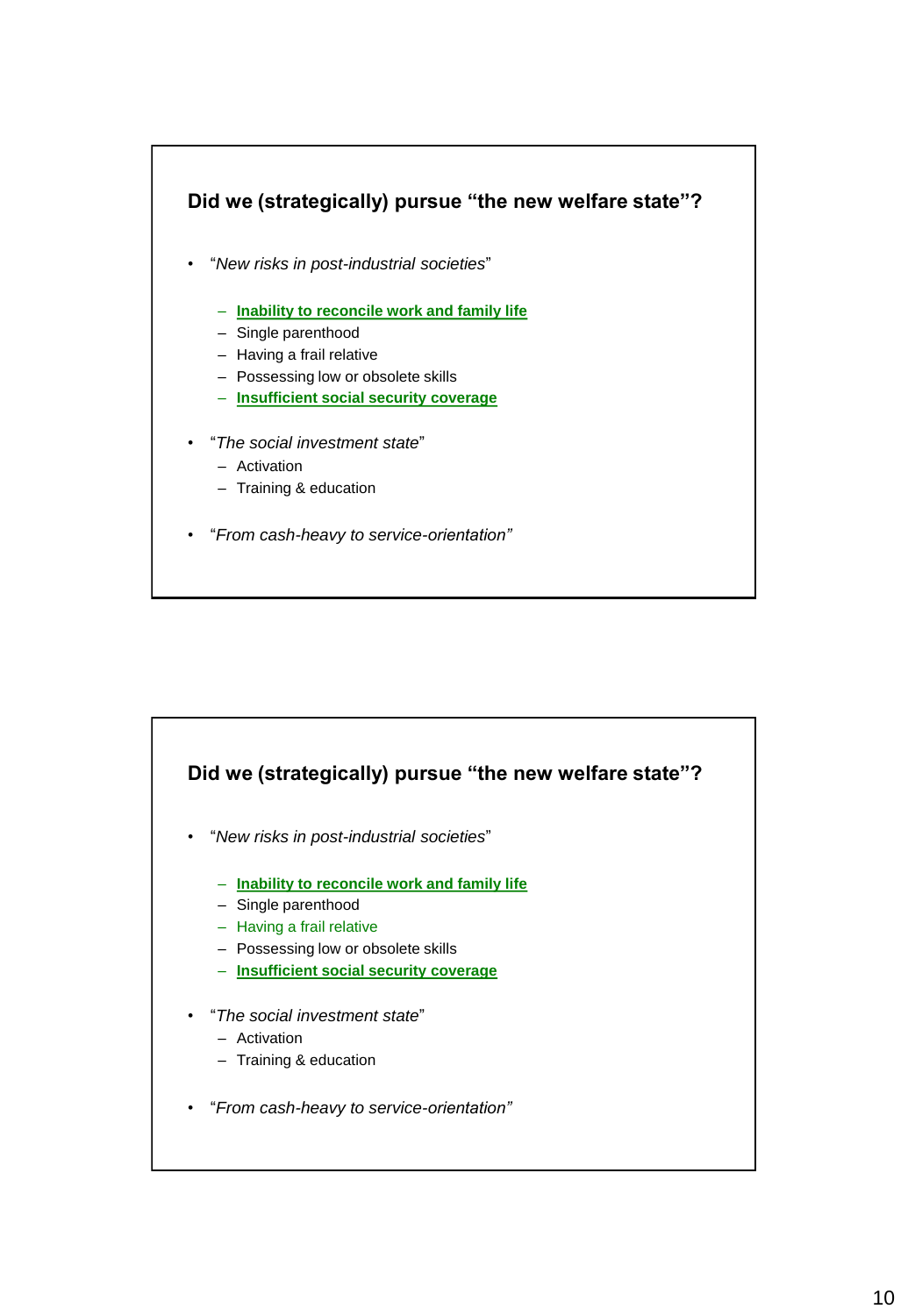

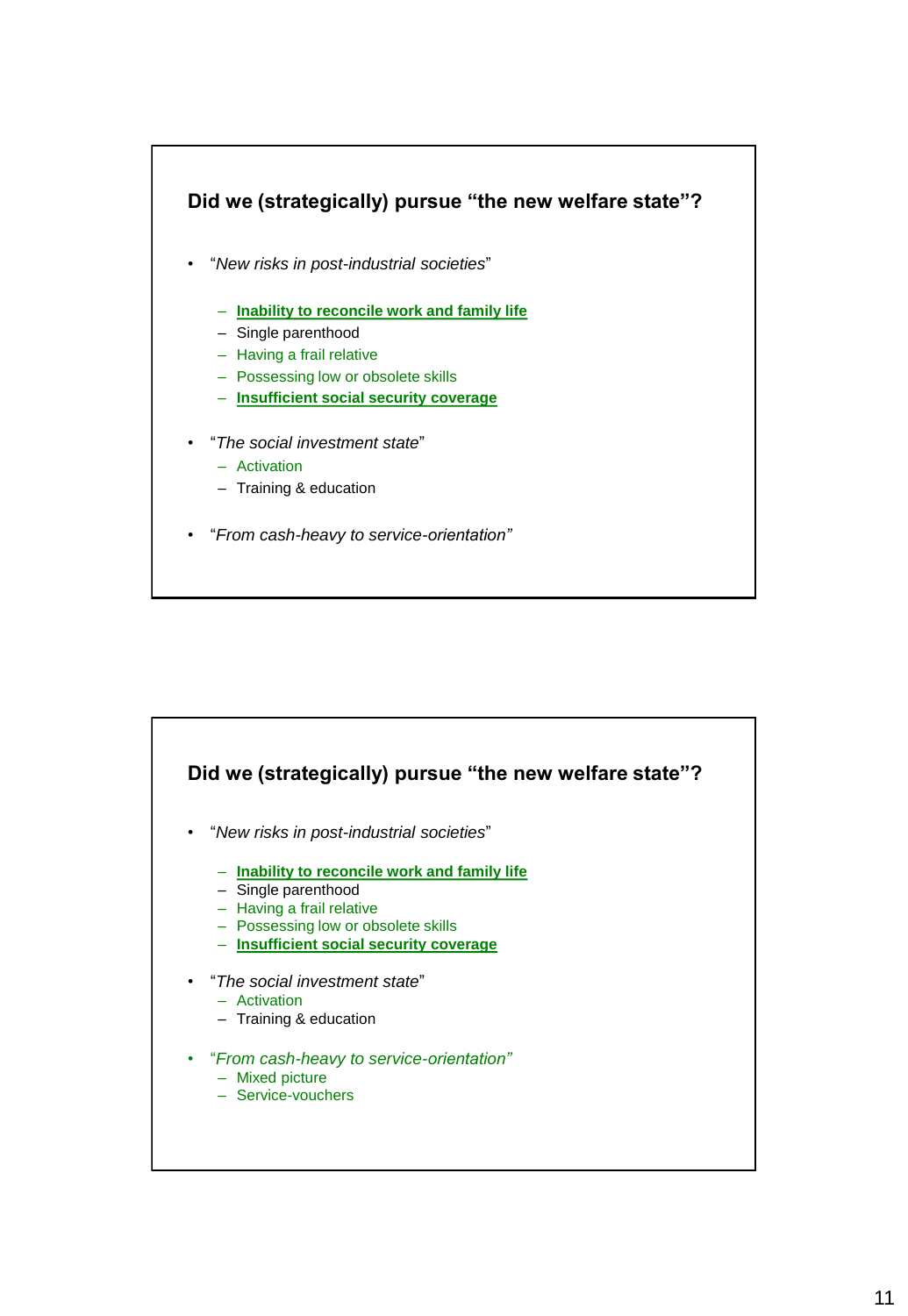## **Not a "frozen landscape", yet…**

- … problems of
- coherence
- determination
- cost-efficiency
- … linked, in Belgium, (amongst other factors) to
- north-south divide
- "competitive nation building"

#### **Structure of the presentation**

- 1. Two strategic choices that shape our current situation
	- An explicit choice: a budgetary strategy to cope with ageing
	- An implicit choice: emphasis on minimum income protection
- 2. Did we (strategically) pursue "the new welfare state"?
- 3. Outcomes: which litmus test for success?
	- An egalitarian and inclusive perspective
	- Labour market outcomes
	- Distributive outcomes
- 4. Strategic choices to be made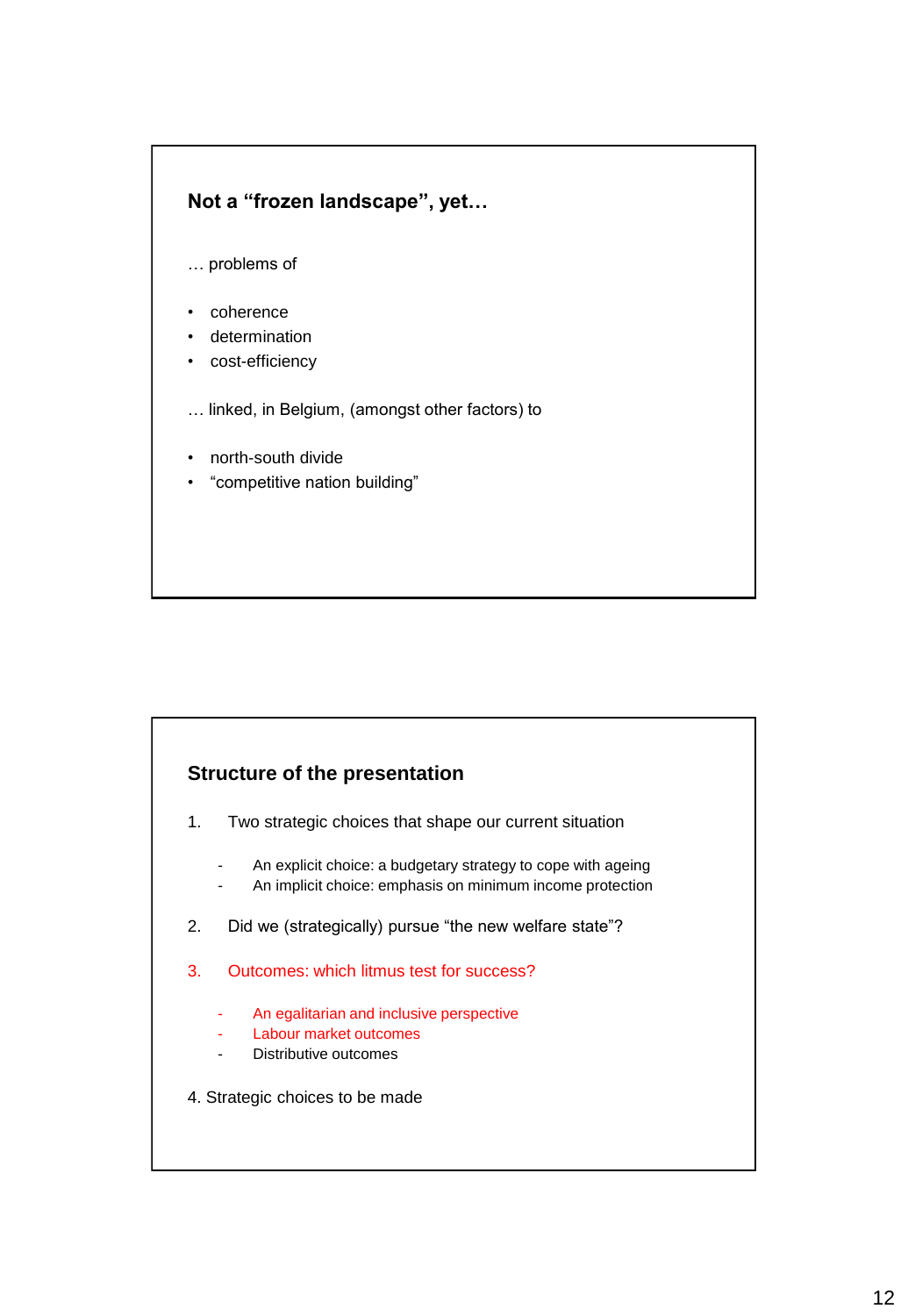| België             | 25-29 jaar |                | 30-34 jaar        |            | 35-39 jaar |                   | 40-44 jaar |                  | 45-49 jaar         |        | 50-54 jaar |        | 55-64 jaar |        |
|--------------------|------------|----------------|-------------------|------------|------------|-------------------|------------|------------------|--------------------|--------|------------|--------|------------|--------|
|                    | M          | $\vee$         | M                 | V          | M          | $\vee$            | M          | $\vee$           | м                  | v      | M          | v      | м          | $\vee$ |
| Laaggeschoold      | $-8.9$     | $-2.8$         | $-6.2$            | $-3$       | $-5.6$     | 3,6               | $-1.6$     | 9,7              | 3,1                | 16,3   | 3,1        | 13.6   | 6,4        | 7,9    |
| Middengeschoold    | 3.5        | 1.6            | $-0.1$            | 4.5        | 1.3        | 7.4               | $-1.5$     | 9.8              | 1.9                | 12.7   | 3.3        | 19.1   | 4.8        | 14.1   |
| Hooggeschoold      | $-1$       | 1.2            | $-2.2$            | 3,3        | $-1.7$     | 3,4               | 0.4        | 3.1              | $-1$               | 4,5    | 1          | 9.8    | 8.8        | 13.5   |
| Vlaanderen         | 25-29 jaar |                | 30-34 jaar        |            | 35-39 jaar |                   |            | 40-44 jaar       | 45-49 jaar         |        | 50-54 jaar |        | 55-64 jaar |        |
|                    | M          | $\vee$         | M                 | $\vee$     | M          | $\vee$            | M          | $\vee$           | м                  | $\vee$ | м          | $\vee$ | м          | $\vee$ |
| Laaggeschoold      | -9         | $-7$           | $-2.9$            | 0.5        | $-3.9$     | 8.4               | $-0.9$     | 17.4             | 5.9                | 23.2   | 5.         | 18.5   | 7.9        | 9.3    |
| Middengeschoold    | 2,3        | 3.             | 0.5               | 9.6        | 2,5        | 12,2              | 0,5        | 14,5             | 4,3                | 17,5   | 4,5        | 23,9   | 3,7        | 14,3   |
| Hooggeschoold      | $-1.6$     | 1.9            | $-1.6$            | 3,2        | $-1$       | 5                 | 0.5        | 6,3              | 0.2 <sub>2</sub>   | 4.2    | $-0.1$     | 14.5   | 8,5        | 12,7   |
| Wallonië           | 25-29 jaar |                |                   | 30-34 jaar |            | 35-39 jaar        |            | 40-44 jaar       | 45-49 jaar         |        | 50-54 jaar |        | 55-64 jaar |        |
|                    | M          | $\vee$         | M                 | $\vee$     | M          | V                 | M          | V                | м                  | $\vee$ | M          | v      | M          | $\vee$ |
| Laaggeschoold      | $-9.9$     | 3.9            | $-10$             | $-1.9$     | $-5.5$     | 6.9               | $-0.3$     | 5.4              | 0,4                | 9,7    | 1,3        | 11.2   | 3,6        | 6.3    |
| Middengeschoold    | 7,2        | 5,9            | $-2.2$            | 2,6        | $-0.3$     | 3.4               | $-3.6$     | 4.8              | $-1.4$             | 5,5    | 3.7        | 14.8   | 5,5        | 14,4   |
| Hooggeschoold      | $-1$       | $\overline{2}$ | $-0.7$            | 4.1        | $-2.9$     | 4.3               | 3.4        | 1.7 <sub>z</sub> | $-1.3$             | 7,7    | 2.3        | 1.5    | 11.6       | 13.9   |
| Legende:           |            |                |                   |            |            |                   |            |                  |                    |        |            |        |            |        |
| x > 10%            |            |                | $3\% < x < 5\%$   |            |            | $-3\% < x < 0\%$  |            |                  | $-10\% < x < -5\%$ |        |            |        |            |        |
| $5\% \le x < 10\%$ |            |                | $0\% \le x < 3\%$ |            |            | $-5\% < x < -3\%$ |            | $x < -10\%$      |                    |        |            |        |            |        |

| 1998               | 25-29 jaar |        | 30-34 jaar        |        | 35-39 jaar          |                    | 40-44 jaar   |            | 45-49 jaar            |            | 50-54 jaar |            | 55-64 jaar |            |
|--------------------|------------|--------|-------------------|--------|---------------------|--------------------|--------------|------------|-----------------------|------------|------------|------------|------------|------------|
|                    | м          | $\vee$ | M                 | V      | м                   | $\vee$             | M            | $\vee$     | M                     | v          | M          | v          | M          | $\vee$     |
| Laaggeschoold      | 5,5        | 5,9    | 4,1               | 6,8    | 2,5                 | 0,7                | 1,7          | $-2,3$     | $-0.4$                | $-12,1$    | $-3$       | $-15,8$    | $-18$      | $-15,1$    |
| Middengeschoold    | 8,2        | 9,3    | 4,3               | 6,2    | 1,2                 | 1,2                | 2,3          | $-4,7$     | $-0,1$                | $-7,2$     | $-1,2$     | $-14,7$    | $-8$       | $-15,7$    |
| Hooggeschoold      | 10.3       | 12.7   | 5,7               | 8,1    | 2,6                 | з.                 | 1,4          | $-1,1$     | 1,5                   | $-3,5$     | 0,3        | $-14,3$    | $-15,4$    | $-25,1$    |
|                    |            |        |                   |        |                     |                    |              |            |                       |            |            |            |            |            |
| 2008               | 25-29 jaar |        | 30-34 jaar        |        |                     | 35-39 jaar         |              | 40-44 jaar |                       | 45-49 jaar |            | 50-54 jaar |            | 55-64 jaar |
|                    | м          | $\vee$ | M                 | $\vee$ | M                   | $\vee$             | M            | $\vee$     | M                     | $\vee$     | M          | $\vee$     | M          | $\vee$     |
| Laaggeschoold      | $-2,1$     | 0,9    | 3,4               | 4,4    | $-0.6$              | 4,4                | 1,4          | 10.9       | 6                     | 3,1        | $-1.4$     | $-7$       | $-16,1$    | $-13$      |
| Middengeschoold    | 9.1        | 8.1    | 3.9               | 11.3   | 2.6                 | 7.1                | $\mathbf{2}$ | 4,7        | 3.                    | 1,1        | 0.7        | $-3,2$     | $-11$      | $-12,5$    |
| Hooggeschoold      | 5,4        | 11,2   | 3                 | 7,5    | 1,3                 | 5,3                | 2,1          | 4,3        | 1,6                   | $-1,3$     | 0,1        | $-5,8$     | $-10,7$    | $-20,8$    |
| Legende:           |            |        |                   |        |                     |                    |              |            |                       |            |            |            |            |            |
| $x \geq 10\%$      |            |        | $3\% \le x < 5\%$ |        |                     | $-3\% \le x < 0\%$ |              |            | $-10\% \leq x < -5\%$ |            |            |            |            |            |
| $5\% \le x < 10\%$ |            |        | $0\% \le x < 3\%$ |        | $-5\% \le x < -3\%$ |                    |              |            | $x < -10\%$           |            |            |            |            |            |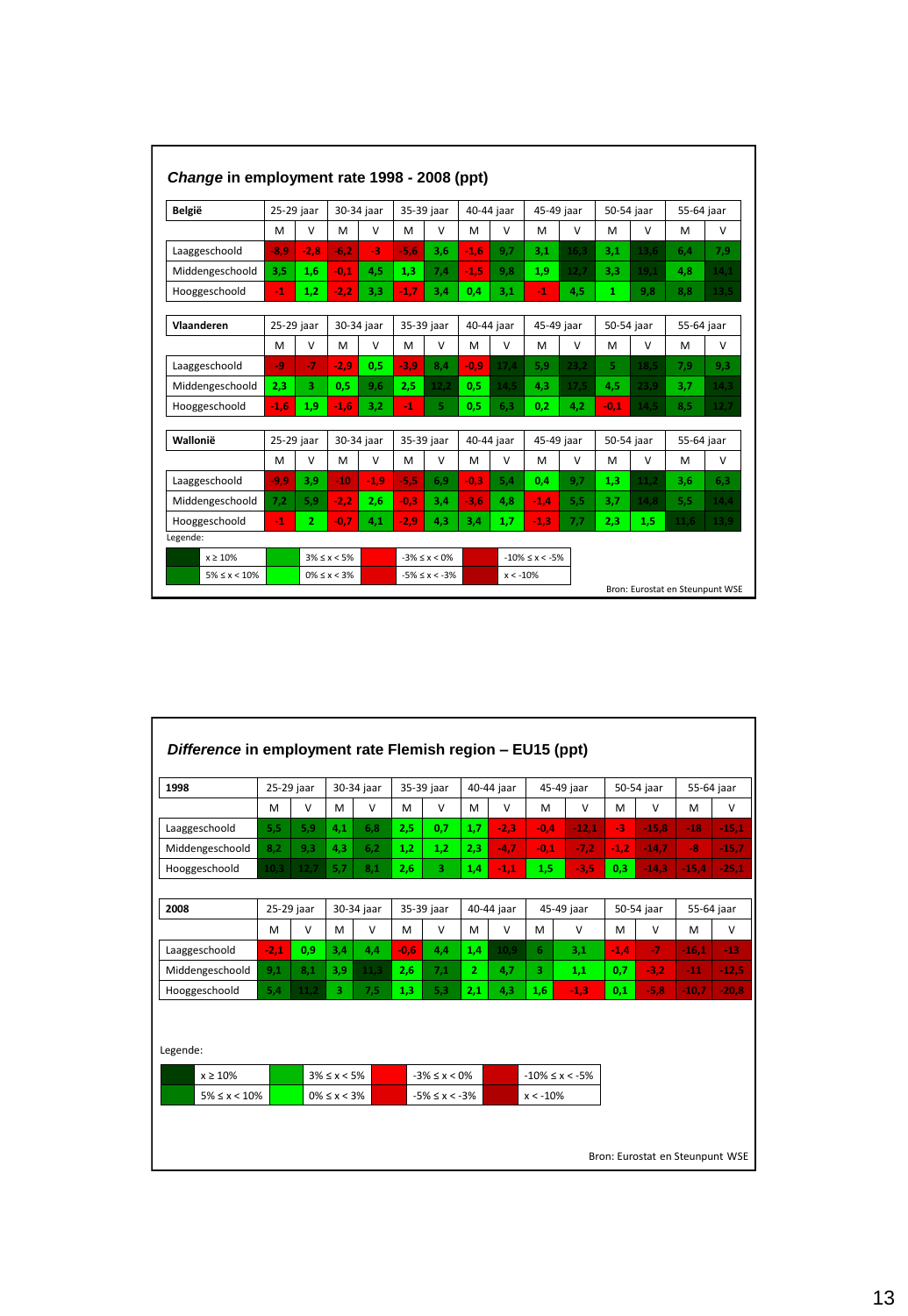| 1998               | 25-29 jaar |         | 30-34 jaar        |                | 35-39 jaar |                     | 40-44 jaar |             | 45-49 jaar           |         | 50-54 jaar |         | 55-64 jaar |         |
|--------------------|------------|---------|-------------------|----------------|------------|---------------------|------------|-------------|----------------------|---------|------------|---------|------------|---------|
|                    | M          | $\vee$  | M                 | $\vee$         | M          | V                   | M          | V           | M                    | V       | M          | V       | M          | V       |
| Laaggeschoold      | $-8$       | $-22.5$ | $-4,1$            | $-10.6$        | $-6.1$     | $-15,4$             | $-11,3$    | $-15,3$     | $-10,8$              | $-14,9$ | $-9.8$     | $-18.9$ | $-18.8$    | $-12,5$ |
| Middengeschoold    | $-3,9$     | $-8,5$  | $-0,9$            | $-5,2$         | $-2,7$     | $-4,7$              | $-1,1$     | $-3,9$      | $-0.7$               | -51     | $-6,5$     | $-14,6$ | $-12,1$    | $-14,2$ |
| Hooggeschoold      | 8,1        | 2,1     | $\mathbf{0}$      | $\overline{2}$ | 1,9        | 0,5                 | $-2,3$     | $-0,6$      | $-0.7$               | $-6,7$  | $-2$       | $-0,6$  | $-15,7$    | $-23,7$ |
|                    |            |         |                   |                |            |                     |            |             |                      |         |            |         |            |         |
| 2008               | 25-29 jaar |         | 30-34 jaar        |                | 35-39 jaar |                     | 40-44 jaar |             | 45-49 jaar           |         | 50-54 jaar |         | 55-64 jaar |         |
|                    | M          | $\vee$  | M                 | V              | M          | V                   | M          | V           | M                    | V       | M          | V       | M          | v       |
| Laaggeschoold      | $-16.5$    | $-16.6$ | $-11.9$           | $-15.4$        | $-10.8$    | $-13,2$             | $-11$      | $-14.1$     | $-9.9$               | $-13,2$ | $-11,9$    | $-17,4$ | $-21.2$    | $-13.4$ |
| Middengeschoold    | 1,9        | $-6,8$  | $-4.0$            | $-7,1$         | $-4,1$     | $-7,6$              | $-5,5$     | $-4.2$      | $-3,3$               | $-8,7$  | $-5.4$     | $-12,2$ | $-13,3$    | $-10,9$ |
| Hooggeschoold      | 3,8        | 0,7     | $-1,8$            | 2,3            | $-1,3$     | 2,1                 | 1,3        | 0,2         | $-2,1$               | $-1$    | 0,2        | $-5,1$  | $-7,9$     | $-18,2$ |
| Legende:           |            |         |                   |                |            |                     |            |             |                      |         |            |         |            |         |
| $x \geq 10\%$      |            |         | $3\% \le x < 5\%$ |                |            | $-3\% \le x < 0\%$  |            |             | $-10\% \le x < -5\%$ |         |            |         |            |         |
| $5\% \le x < 10\%$ |            |         | $0\% \le x < 3\%$ |                |            | $-5\% \le x < -3\%$ |            | $x < -10\%$ |                      |         |            |         |            |         |

# **Structure of the presentation**

- 1. Two strategic choices that shape our current situation
	- An explicit choice: a budgetary strategy to cope with ageing
	- An implicit choice: emphasis on minimum income protection
- 2. Did we (strategically) pursue "the new welfare state"?
- 3. Outcomes: which litmus test for success?
	- An egalitarian and inclusive perspective
	- Labour market outcomes
	- Distributive outcomes
- 4. Strategic choices to be made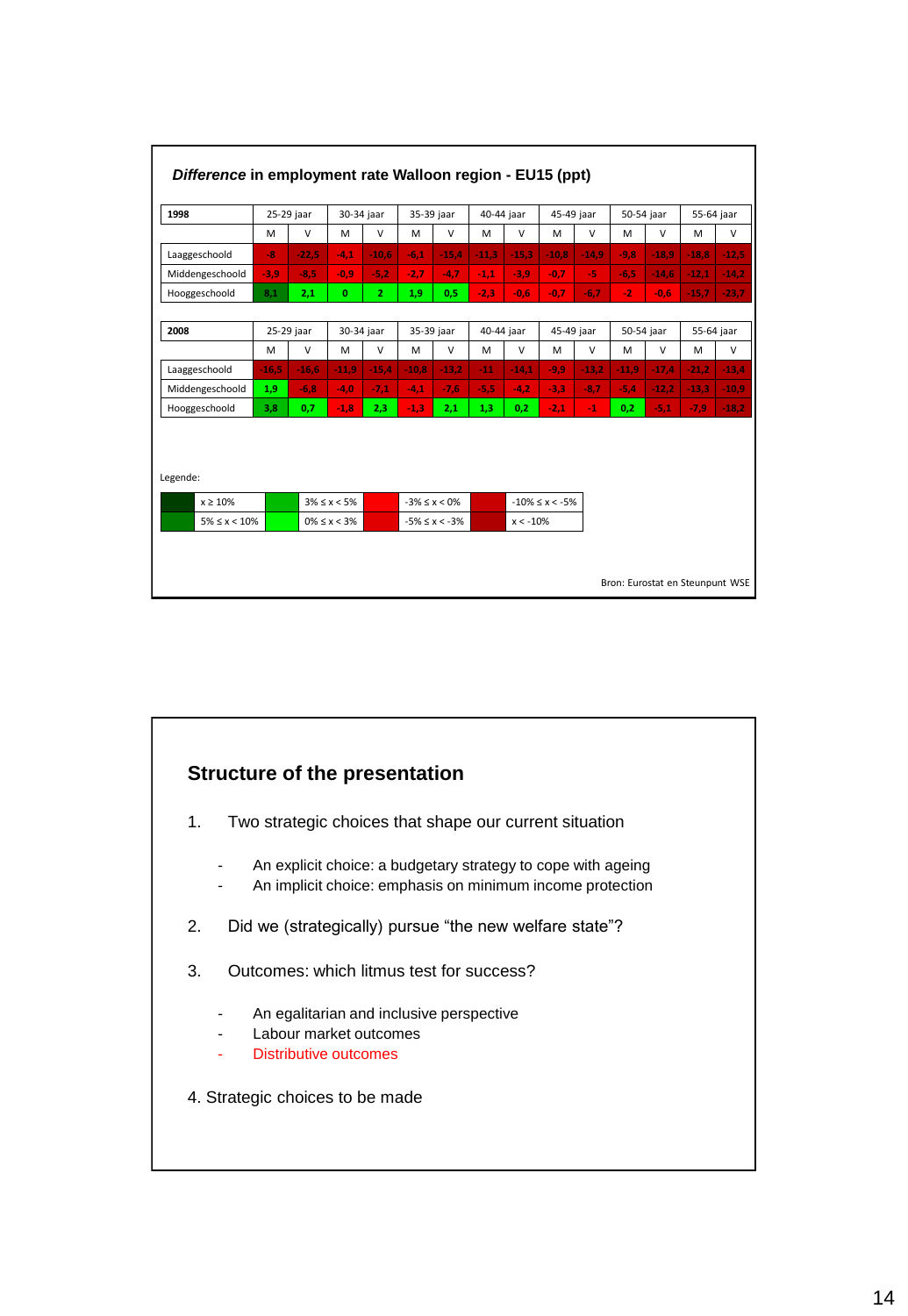